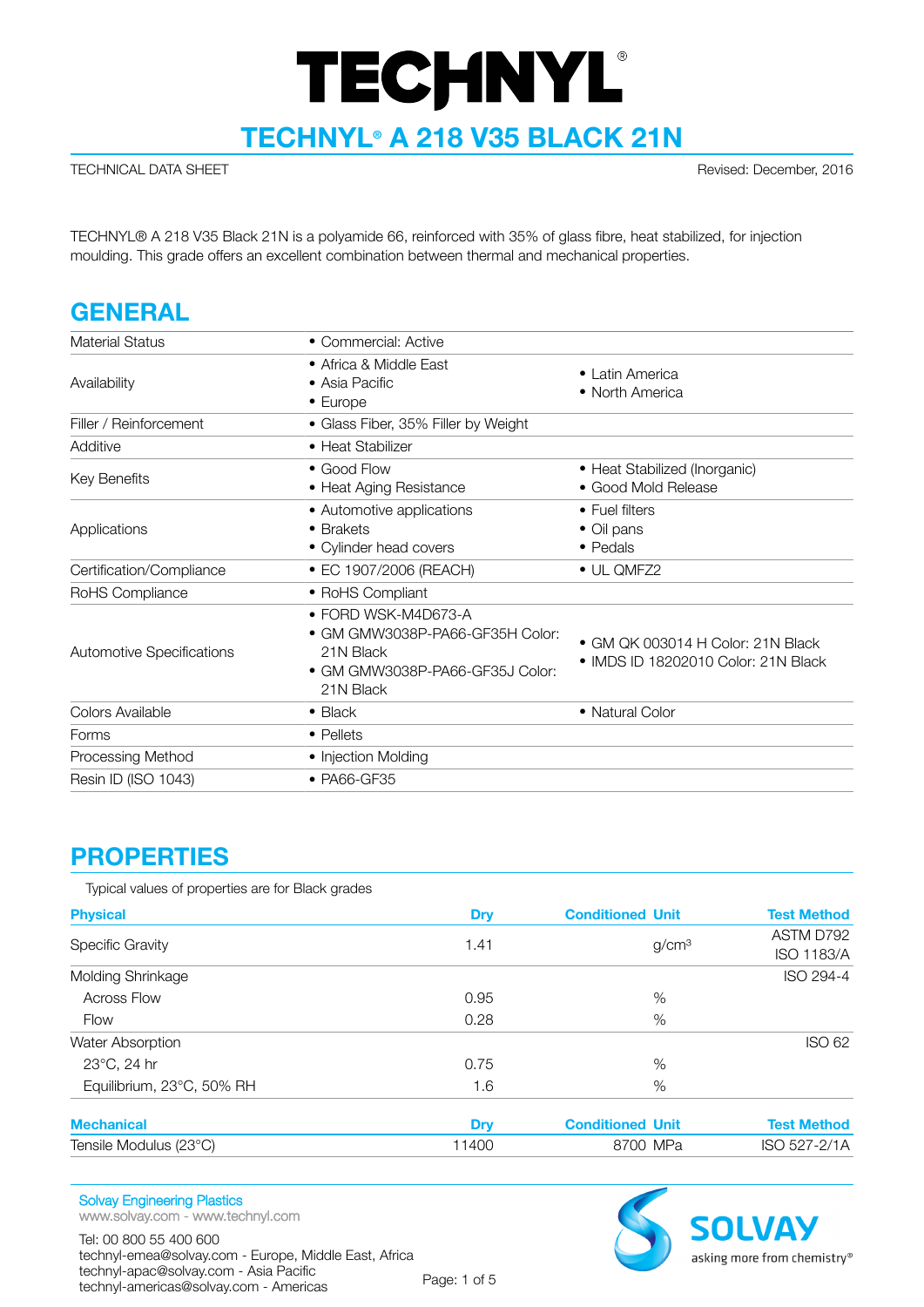# **TECHNYL®**

#### **TECHNYL® A 218 V35 BLACK 21N**

Revised: December, 2016

| <b>Mechanical</b>                       | <b>Dry</b>  | <b>Conditioned Unit</b> |                       | <b>Test Method</b> |
|-----------------------------------------|-------------|-------------------------|-----------------------|--------------------|
| Tensile Stress (Break, 23°C)            | 210         |                         | 150 MPa               | ISO 527-2/1A       |
| Tensile Strain (Break, 23°C)            | 3.0         | 5.0 %                   |                       | ISO 527-2          |
| <b>Flexural Modulus</b>                 |             |                         |                       |                    |
| 23°C                                    | 9800        |                         | <b>MPa</b>            | ASTM D790          |
| $23^{\circ}$ C                          | 9500        | 6800 MPa                |                       | <b>ISO 178</b>     |
| Flexural Strength (23°C)                | 290         |                         | <b>MPa</b>            | ASTM D790          |
| Charpy Notched Impact Strength (23°C)   | 14          |                         | 19 kJ/m <sup>2</sup>  | <b>ISO 179/1eA</b> |
| Charpy Unnotched Impact Strength (23°C) | 95          |                         | 100 kJ/m <sup>2</sup> | <b>ISO 179/1eU</b> |
| Notched Izod Impact                     |             |                         |                       |                    |
| 23°C                                    | 120         |                         | J/m                   | ASTM D256          |
| 23°C                                    | 13          |                         | 18 kJ/m <sup>2</sup>  | <b>ISO 180</b>     |
| <b>Thermal</b>                          | <b>Dry</b>  | <b>Conditioned Unit</b> |                       | <b>Test Method</b> |
| Deflection Temperature Under Load       |             |                         |                       |                    |
| 0.45 MPa, Unannealed                    | 255         |                         | $^{\circ}C$           | ASTM D648          |
| 1.8 MPa, Unannealed                     | 255         |                         | $^{\circ}$ C          | ISO 75-2/Af        |
| Melting Temperature                     | 262         |                         | $^{\circ}C$           | ISO 11357-3        |
| <b>Electrical</b>                       | <b>Dry</b>  | <b>Conditioned Unit</b> |                       | <b>Test Method</b> |
| <b>Surface Resistivity</b>              | $6.0E + 15$ | $1.0E+13$ ohms          |                       | IEC 60093          |
| <b>Volume Resistivity</b>               | $1.0E + 15$ |                         | 1.0E+15 ohms·cm       | IEC 60093          |
| Electric Strength (2.00 mm)             | 34          |                         | 29 kV/mm              | IEC 60243-1        |
| Relative Permittivity                   | 3.70        | 4.00                    |                       | IEC 60250          |
| <b>Dissipation Factor</b>               | 0.010       | 0.11                    |                       | IEC 60250          |
| Comparative Tracking Index (Solution A) | 600         | 600 V                   |                       | IEC 60112          |
| <b>Flammability</b>                     | <b>Dry</b>  | <b>Conditioned Unit</b> |                       | <b>Test Method</b> |
| <b>Flame Rating</b>                     |             |                         |                       | <b>UL 94</b>       |
| $0.8$ mm                                | HB          |                         |                       |                    |
| $1.6$ mm                                | <b>HB</b>   |                         |                       |                    |
| $3.2 \text{ mm}$                        | HB          |                         |                       |                    |
| Oxygen Index                            | 23          |                         | %                     | ISO 4589-2         |

#### **PROCESSING**

| <b>Dry Unit</b>         |  |
|-------------------------|--|
| 80 °C                   |  |
| 0.20%                   |  |
| 270 to 280 $^{\circ}$ C |  |
| 275 to 285 $^{\circ}$ C |  |
| 280 to 290 °C           |  |
| 70 to 100 °C            |  |
|                         |  |

Solvay Engineering Plastics www.solvay.com - www.technyl.com

Tel: 00 800 55 400 600 technyl-emea@solvay.com - Europe, Middle East, Africa technyl-apac@solvay.com - Asia Pacific technyl-americas@solvay.com - Americas Page: 2 of 5

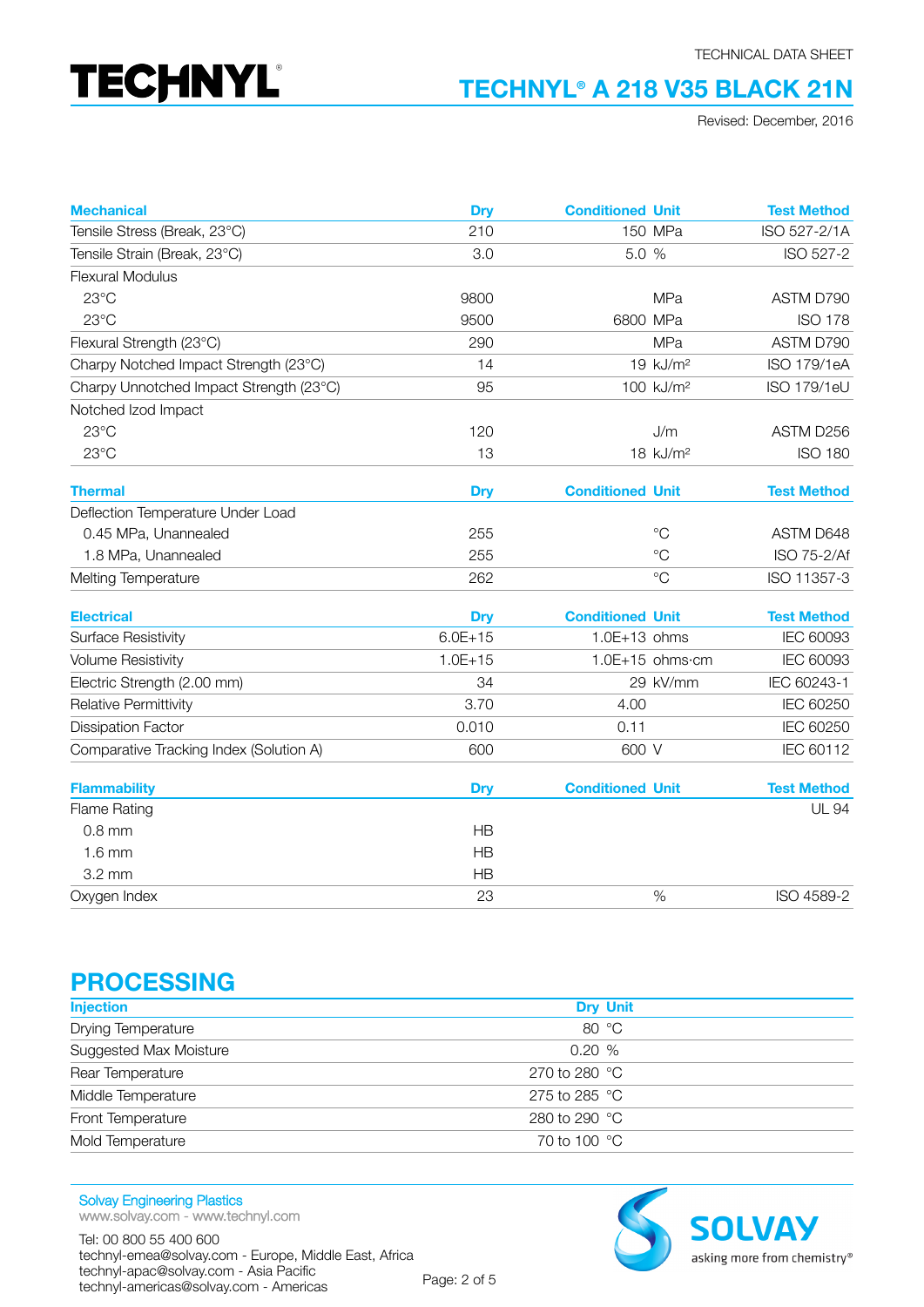

# **TECHNYL® A 218 V35 BLACK 21N**

Revised: December, 2016

#### **Injection Notes**

The material is supplied in airtight bags, ready for use. In case that the virgin material has absorbed moisture, it must be dried with a dehumidified air drying equipment, dew point mini -20°C. Recommended time 2-4h

Injection Advice:

- For reinforced polyamide, Solvay recommends the use of steel with a high content of Carbon and purified for polishing to avoid or limit the abrasion. For example: X38CrMoV5-1 (EN Norm) - 1.2367 /1.2343 (DIN Norm) or X160CrMoV12 (EN Norm) - 1.2601 /1.2379 (DIN Norm). For Mould Temperature, in the case of parts where the surface roughness is required we can recommend a temperature of 90°C to 120°C with an optimum at 105°C.
- The processing parameters like processing temperatures are a recommendation and can be adjusted in function of injection machine size, part geometry / design

#### **DISCLAIMER**

The information contained in this document is given in good faith based on our current knowledge. It is only an indication and it is in no way binding. This information must on no account be used as a substitutive for necessary prior tests which alone can ensure that a product is suitable for a given use. ANY WARRANTY OF PRODUCT PERFORMANCE, MERCHANDABILITY OR FITNESS FOR A PARTICULAR PURPOSE IS EXPRESSLY EXCLUDED. Users are responsible for ensuring compliance with local legislation and for obtaining the necessary certifications and authorizations. Users are requested to check that they are in possession of the latest version of this document, and Solvay is at their disposal to supply any additional information.



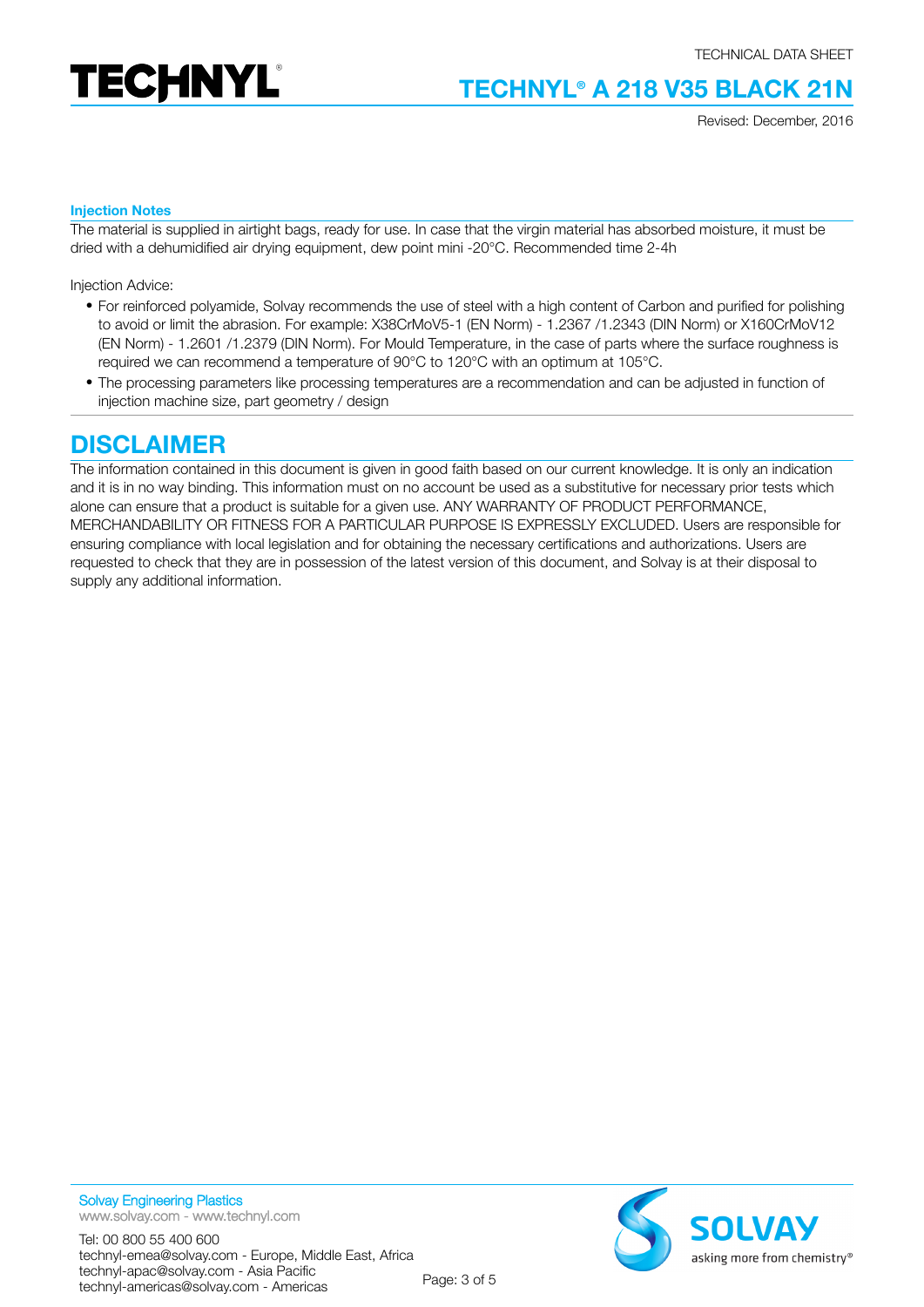

## **TECHNYL® A 218 V35 BLACK 21N**

Revised: December, 2016

#### **SAFETY INFORMATION**

Detailed information regarding safety are available on the safety data sheet (SDS). SDS is sent with the first material order or available by contacting our customer services

# **REGULATIONS COMPLIANCE**

This product is not intended to be used for the following regulated market: food contact, drinking water, toys, cosmetics or medical devices.

This grade complies with RoHS directive 2002/95/EC as amended.

Grades produced or imported in Europe comply with REACH directive 1907/2006/EC as amended.

#### **CUSTOMER SERVICES**

Our customer services are not only concerned with manufacturing and supply of Engineering Plastics products. We are available to assist our customers in finding technical solutions that meet their requirements. Specific support is in particular offered on:

- Material selection
- Material testing
- Parts design advice, training for design engineers
- Part testing
- Design simulation
- Processing through different technologies
- Assembly and post-processing technology expertise
- Parts optimization through Computer Aided Design

You can find more information on Solvay Product range on our internet product finder at the following address: http://www.technyl.com